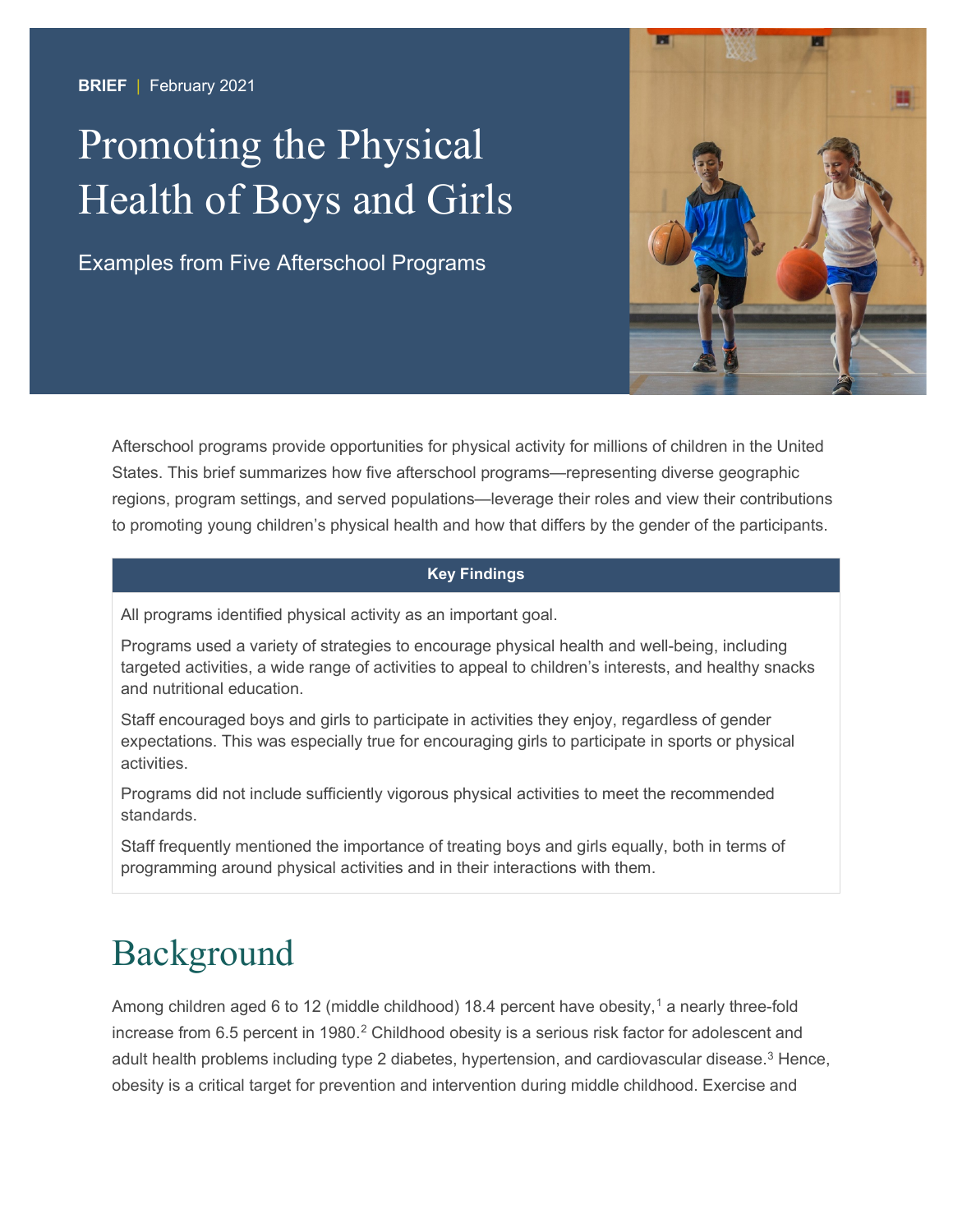attitudes toward physical fitness, coping with stress, tobacco and alcohol abuse, and dietary habits are some of the lifestyle characteristics that can be targets of health promotion and prevention during this developmental period. [4](#page-7-3)

**Interventions in middle childhood can have wide-ranging benefits.** In response to the epidemic of childhood obesity, the American Academy of Pediatrics 2008 report<sup>[5](#page-7-4)</sup> provided several guidelines and recommendations for children and adolescents to eat a healthy diet and increase their physical activity. Successful behavioral interventions include nutritional education to encourage a nutrientrich, low-sugar diet combined with moderate-to-vigorous exercise. $^6$  $^6$ 

Improvements in physical health also benefit other developmental domains—including socialemotional, cognitive, behavioral, and physical development. Child development within and across domains is interrelated and interdependent, meaning that improvements or declines in one domain influence other domains. For example, prior studies found that more physically fit children exhibit improved cognitive functioning and greater attention and decision-making skills.[7](#page-7-6)

**Health disparities in childhood and adolescence.** Healthy People 2010 set goals for the health of the United States in the first decade of the 21st century.<sup>8</sup> The report suggested two overarching goals: (1) increase the quality and years of healthy life and (2) eliminate health disparities, defined as "differences that occur by gender, race or ethnicity, education or income, disability, geographic location, or sexual orientation."

Afterschool programs provide opportunities to support these goals for millions of children. This brief includes findings and recommendations related to physical health for boys and girls from a gender perspective. This perspective defines gender as socially constructed roles, behaviors, and identities of people, rather than focusing on biological sex, which refers to a set of biological attributes that are associated with physical characteristics.<sup>[9](#page-7-8)</sup> For an overview of the study, see the related brief entitled *"Providing an Essential Service: An Overview of Afterschool Program Support of Children's Social-Emotional, Behavioral, and Physical Health During Middle Childhood."*

**Differences by gender and other factors.** Studies show differences in obesity rates for boys and girls are small; that is, similar numbers of girls and boys have obesity. However, important differences exist for subgroups of children and for different types of body fat. One study found higher rates of obesity among African American girls and lower ones among South Asian girls. [10](#page-7-9) Another study found obesity to be higher among non-Hispanic African American and Hispanic children than among White and Asian children.<sup>[11](#page-7-10)</sup> Further, research has also shown the distribution of body fat varies by gender. Boys are more likely to carry body fat in the abdominal area, and this pattern is linked to higher rates of cardiovascular risk later in life. Yet girls with high body fat are more likely to show psychosocial consequences such as lower self-esteem and discrimination by peers. [12](#page-7-11)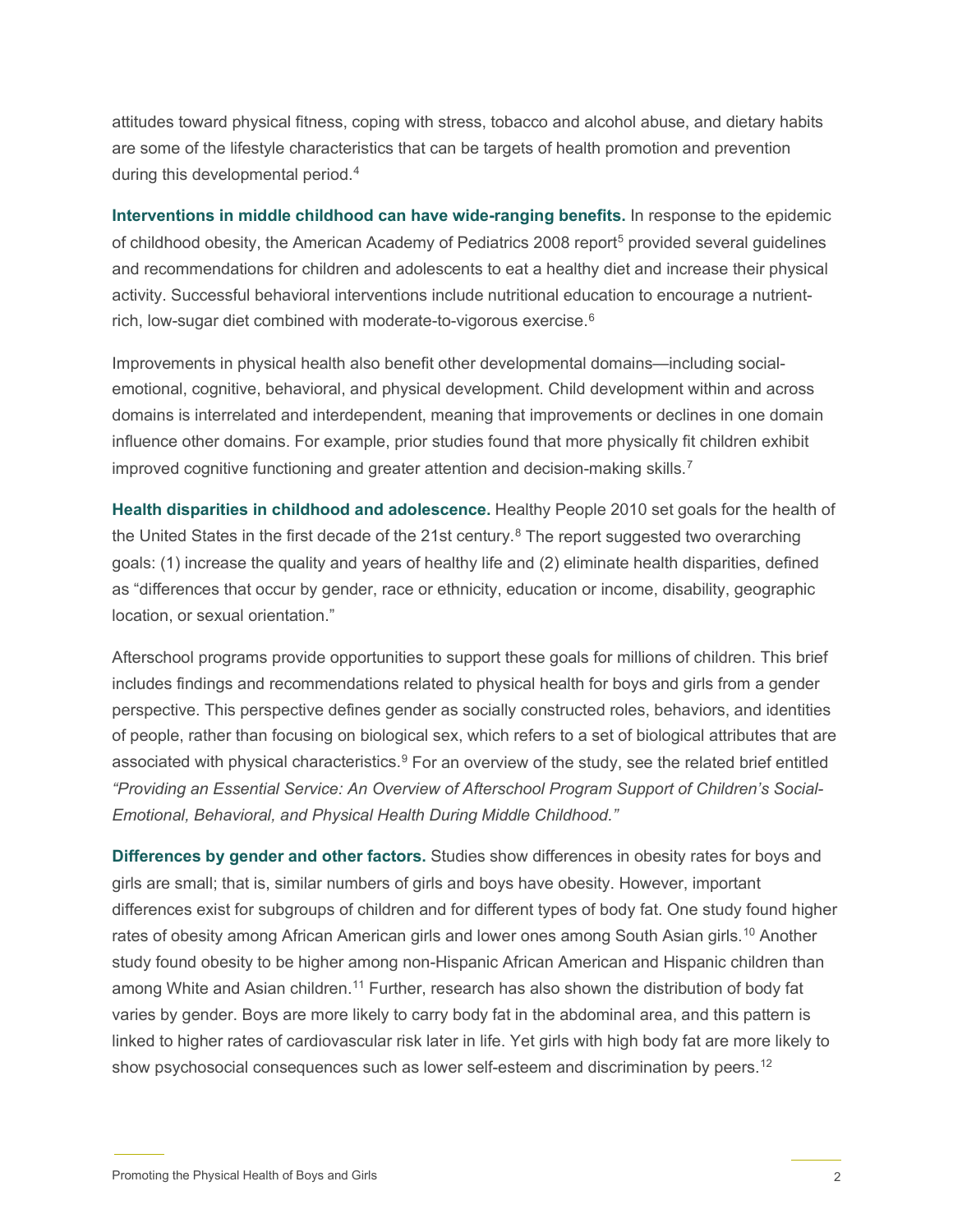**Promoting healthy eating habits and lifestyle choices in afterschool programs during middle childhood may be especially beneficial for girls.** During middle childhood and throughout adolescence, girls tend to be less physically active than boys. [13](#page-7-12) [14](#page-7-13) Physical activity in adolescent girls, in particular, whether through sports team participation or regular exercise, has both immediate and lifelong health benefits. These benefits include improved bone mineral density, reduced cardiometabolic risk factors, lower lifetime rates of breast cancer, lower rates of sexual risk-taking behaviors, and improved self-esteem. [15](#page-7-14)

Despite the benefits, some girls remain reluctant to participate in physical activities due to persistent stereotypes, assumptions, and expectations surrounding gender and the behaviors, interests, and attitudes that are considered more appropriate for females.<sup>[16](#page-7-15)</sup> Indeed, studies generally find greater benefits in physical health outcomes for boys than girls. For example, the Bienestar intervention, a school-based program consisting of a health class and physical education curriculum, a family program, a school cafeteria program, and an after-school health club all designed to improve the health of school-age children, was more effective at improving aerobic capacity for boys compared to girls. $^{17}$  $^{17}$  $^{17}$  Studies of other programs reported greater increases in daily physical activity $^{18}$  $^{18}$  $^{18}$  and improved body weight<sup>[19](#page-7-17)</sup> for boys more than girls. Programs that have been successful at promoting girls' involvement in physical activity show positive impacts on body image, self-esteem, and eating attitudes/behaviors.<sup>[20](#page-7-2)\_[21](#page-7-18)</sup> These programs recognize girls have their own distinct needs and competencies. For example, school-age girls typically have more body fat than boys and have poorer eye-hand coordination at this age. [22](#page-7-19) Successful programs are characterized by gender sensitive strategies that support the unique needs, interests, and skills of girls, $^\mathrm{23}$  $^\mathrm{23}$  $^\mathrm{23}$   $^\mathrm{24}$  $^\mathrm{24}$  $^\mathrm{24}$   $^\mathrm{25}$  $^\mathrm{25}$  $^\mathrm{25}$  such as activities focusing less on performance or including direct competition only with other girls.

Programs that have been successful at promoting girls' involvement in physical activity show positive impacts on body image, self-esteem, and eating attitudes/behaviors.

Afterschool programs may be well positioned to support the healthy development of children in middle childhood. More than 10 million participate in afterschool programs, often for 15 or more hours per week. In 2011, the National Afterschool Association recommended standards for healthy eating and physical activity (HEPA) for children attending afterschool programs. The HEPA standards address the content and quality of food and beverages, physical activity, staff training, soc[i](#page-2-0)al supports, program supports, and environmental support<sup>i</sup>.

<span id="page-2-0"></span><sup>i</sup> The full list of HEPA standards can be found at <https://naaweb.org/resources/naa-hepa-standards>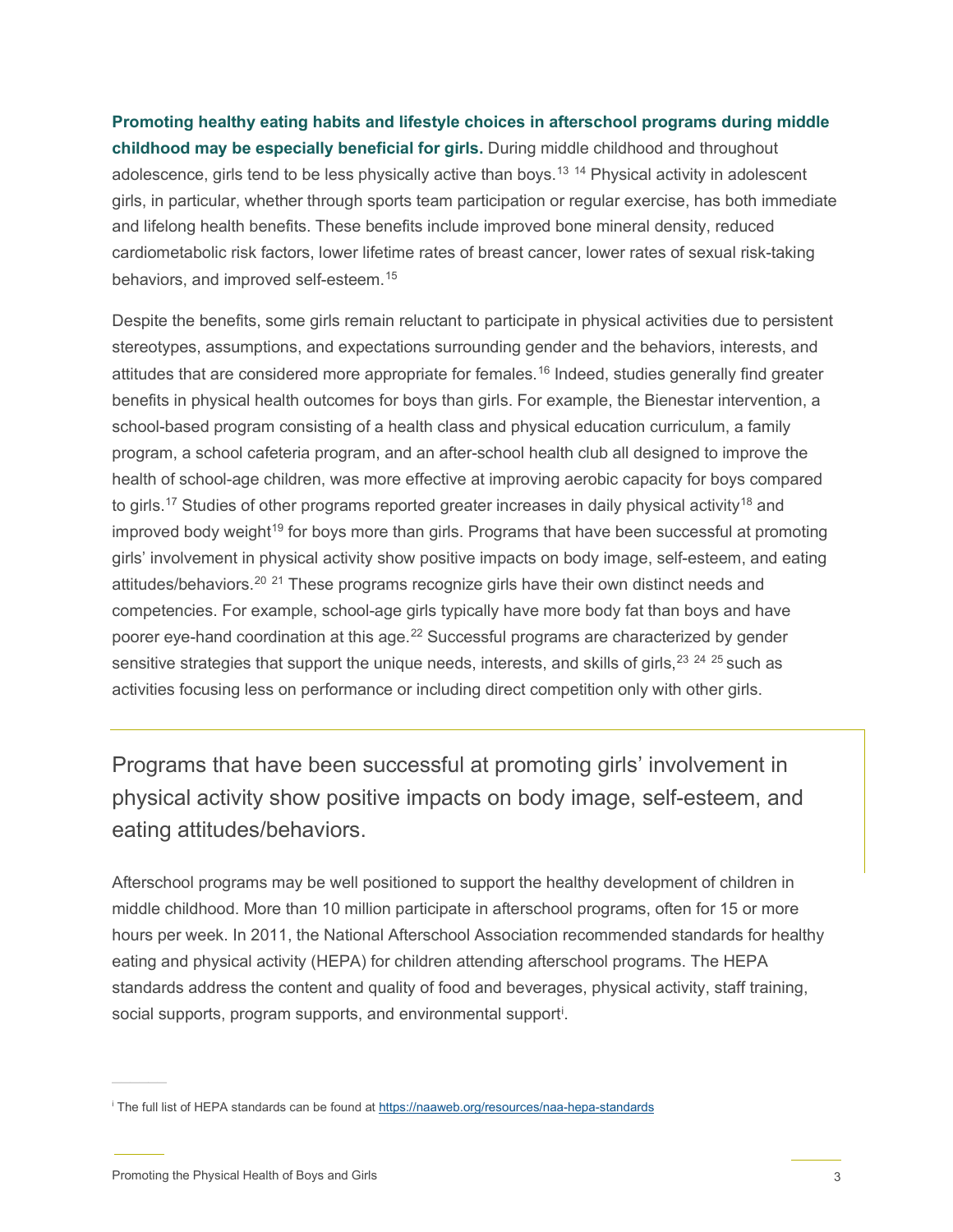### **Example of HEPA Standards**

- All food and beverages served should follow the Dietary Guidelines for Americans standards.
- Programs should offer 10 minutes of physical activity for each hour of programming.
- At least 50 percent of physical activity time should involve moderate-tovigorous activity.
- All staff members should participate in training or professional development on healthy eating, nutrition, and physical activity at least once per year.

### **Opportunities for afterschool programs to improve physical health**

**and development.** Research suggests afterschool programs can help children improve their physical health. Successful programs often include 30 to 70 minutes of moderate-to-vigorous physical activity and age-appropriate lessons in health and nutrition. Examples include FITKids, [26](#page-7-23) Youth Fit for Life, [27](#page-7-24) and Fit-2- Play. [28](#page-7-25) Physical activities often include daily participation in games and sports. Healthy eating behaviors are encouraged by providing healthy snacks and education about food choices, especially avoiding sugary sodas.

## Findings From Site Visits to Five Afterschool Programs

Interviews with program staff and observations of program activities during two-day site visits yielded rich information about efforts to promote physical health. All programs identify physical activity as an important goal. Staff consistently highlighted that children need physical activity, especially after sitting in school all day, and recognized the importance of physical activity for overall health.

*As the coach, I try to push a lot of physical activity and sports because you know, nowadays, with sports in public schools, you have to pay to play and everybody wants to sit down and play Xbox, PlayStation and not be physical. So I encourage the kids to get out there and run and be, you know…get the energy out."*

**Programs actively sought to promote physical health.** The programs implemented a variety of strategies around physical health. These included curricula targeting physical activities—sometimes including prescribed daily goals—a wide range of activities to appeal to children's interests, healthy snacks, and nutritional education.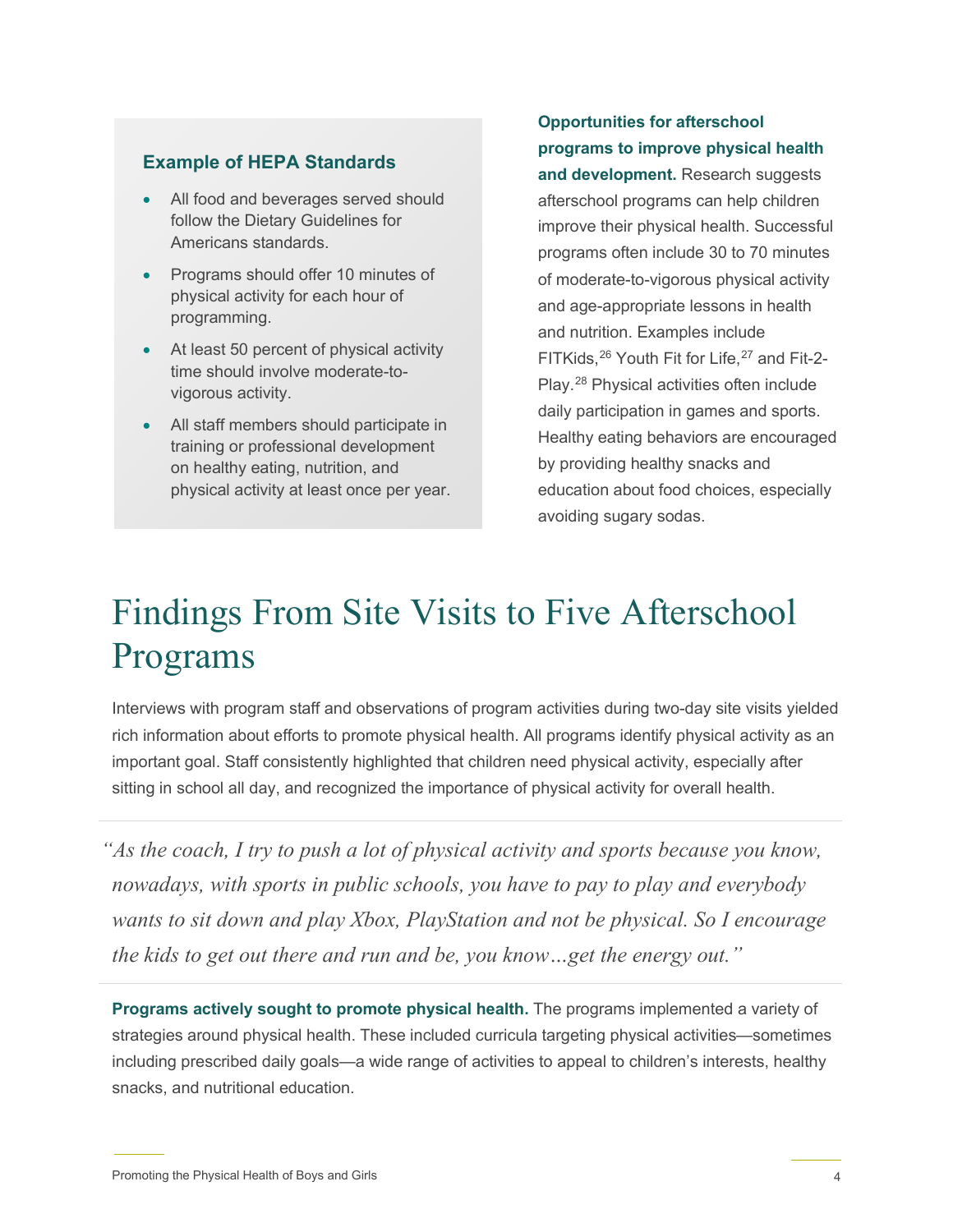Three programs rely on curricula related to physical health. These range from detailed lesson plans to guidelines for promoting active learning. One program has a curriculum provided by their parent organization that includes goals for physical activity, lesson plans/instructions, targeted skills, materials needed, and debriefing questions. It was not clear whether the programs or parent organizations drew from evidence-based approaches when designing the curricula and activities.

Four programs have daily targets for physical activity, ranging from 15 to 45 minutes per day. However, staff indicated targets may not be met due to scheduling difficulties, competing activities, lack of supplies/equipment, insufficient staff, inclement weather, or low interest or enthusiasm among the children for the planned activities.

Most programs hope to engage all children by offering a wide variety of physical activities. Most popular were basketball, dodgeball, and volleyball, as well as unstructured play on playgrounds. Some programs expected all children to participate in certain activities, such as dodgeball. At other times, they may choose activities such as basketball or badminton. Staff at three programs talked about the importance of choice for engaging children in active play.

All programs offer healthy snacks and education about the importance of nutritional choices for healthy growth. Three offer healthy meals. Staff at one program indicated meals are provided to children at sites when the percentage of enrollment by low-income families reaches a predetermined point.

**Considering gender and age in program activities.** Program staff discussed the need to consider age and gender when deciding which activities to offer. Staff frequently mentioned the importance of treating boys and girls equally, both in terms of programming physical activities and in their own interactions with children. Staff at two programs reported it can be easier to engage boys in physical activities than girls. Some staff reported they see children benefiting differently from same-gender and mixed-gender groups and thus try to offer opportunities for both. For example, each week one program reserved time for only girls to use the gym for games such as badminton and volleyball.

*"We try not to really make it about gender. It's more about age, I would say, like age-appropriate activities. We do not do like the 'boys can get this and girls can get that."*

Staff across programs consistently mentioned the need and effort to ensure age-appropriate activities. One staff member talked about the importance of continually adapting activities depending on the age and gender of children, rather than simply implementing a curriculum as written. This often involved considering the interests of the children, the composition of the group participating, and resources available on any particular day.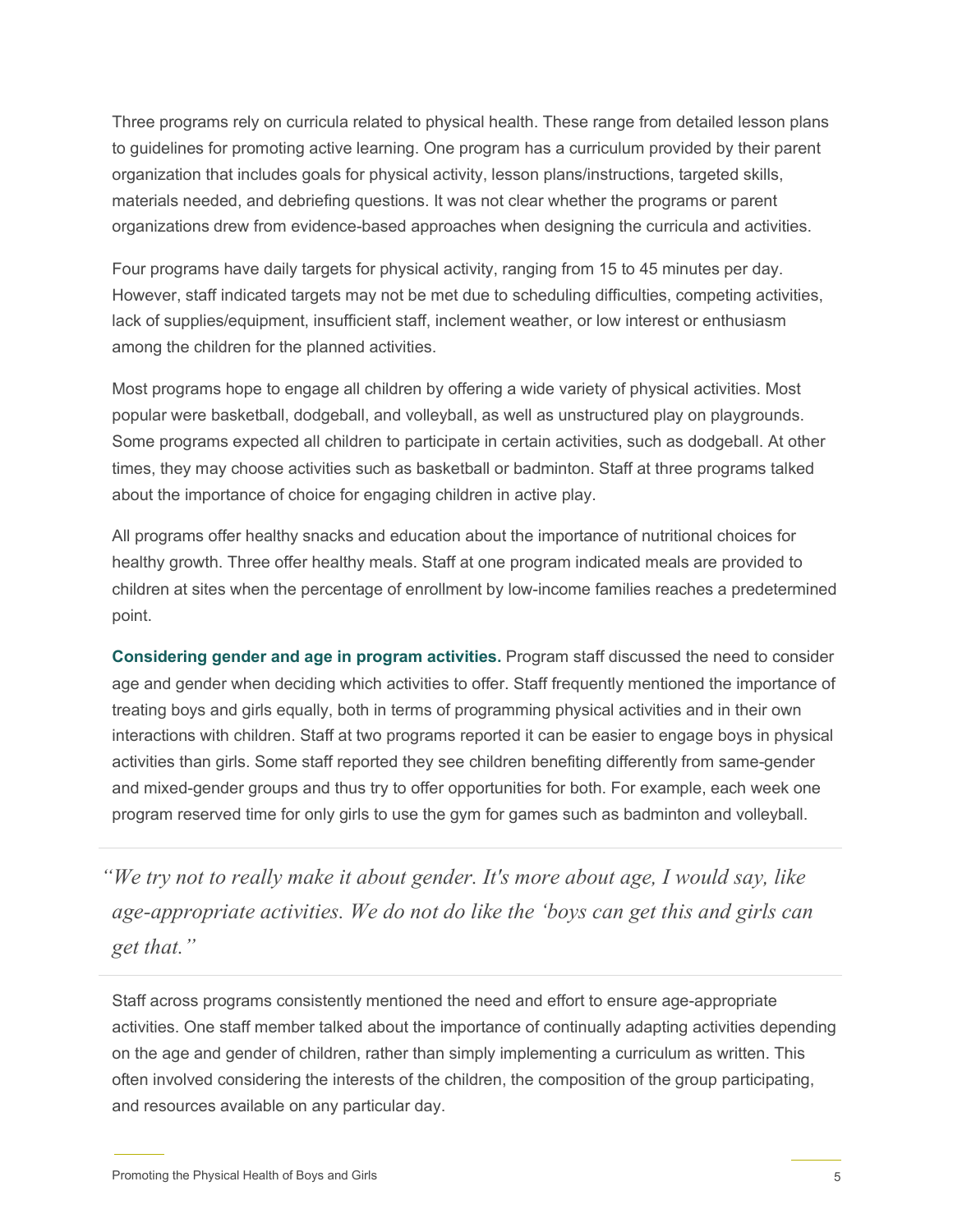*"I would say that we've been really mindful about, for a long time, to not create gender disparity inside programming because it happens unconsciously. And so we're really committed to that. And so anything that we offer to the boys, we offer the girls and vice versa."*

**Physical health can promote health in other areas.** Staff used physical activities to improve skills, build confidence, and improve peer relationships. One program works closely with community partners, including a nearby martial arts school, to provide opportunities for children to become more fit, learn new skills, and increase confidence. The staff described the importance of programming activities to help children thrive in all aspects of their lives, including social-emotional, cognitive, and physical health.

Staff at another program talked about how they use sports and games to help children be more physically active; improve their overall health; and teach athletic and life skills such as leadership, teamwork, sportsmanship, problem solving and conflict resolution.

At some programs, the physical environment contributes to promoting healthy lifestyles. One program offers snacks and meals in a room with art on the walls focused on health-related messages including nutritional choices, avoiding drug use, and using seat belts.

*"I think if you overemphasize one (aspect of development), you neglect another. And that too often happens, that children may be developing good cognitive intellectual structures, but have low self-confidence. Or they may be feeling very physically fit but struggling with focus at school. And when those elements develop in concert, they strengthen each other."*

**Observations of physical health activities.** As part of site visits, the two-person teams conducted structured observations of afterschool program content, activities, and interactions. Observers noted that most boys and girls participated in group sports such as kickball, dodgeball, and others. When offered choices, some differences by gender were observed. At two sites, observers noted that given "unstructured choices["29](#page-7-26) more boys than girls played basketball. In contrast, girls at three of the sites chose more interactional or relational activities like art, cooking classes, and socializing. Structured observer ratings of physical activities showed children were engaged and working well with peers. Activities were well-organized and staff were engaged, interested, and enthusiastic. However, activities rarely reached the recommended duration of moderate-to-vigorous play to meet HEPA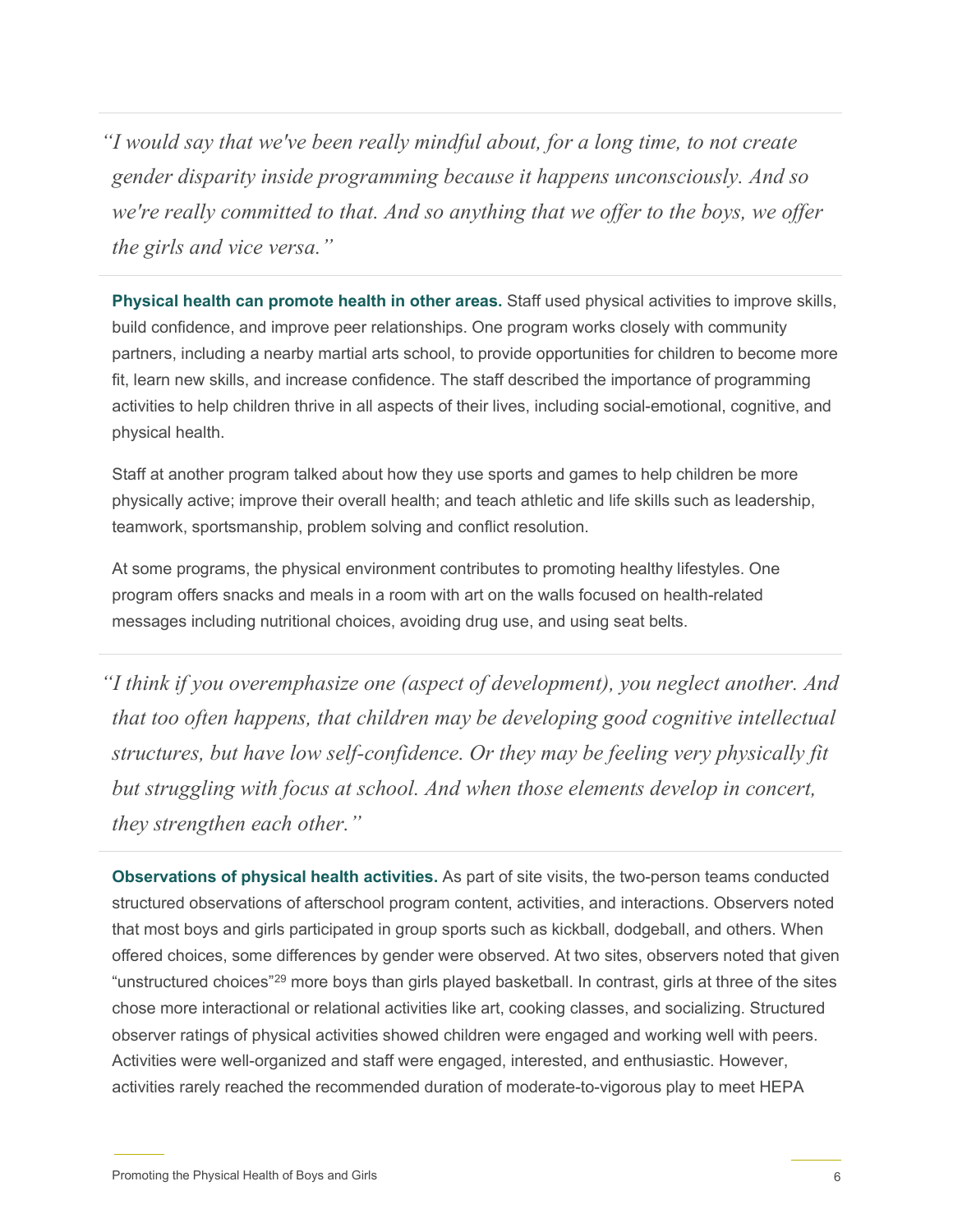standards. Observers also noted that physical space and weather sometimes interfered with opportunities for physical activity. Access to physical space varied across the sites. Programs in urban areas took place in classrooms and gymnasiums while programs in suburban and rural areas had access to athletic fields and playgrounds. One program operated in a cafeteria with limited indoor space but access to a playground. Cold or rainy weather, however, sometimes limited the use of outdoor spaces.

### Program Successes and Opportunities for Improvement

Staff at all sites were consistently seen encouraging both boys and girls to participate in physical activities. Some staff noted the importance of modeling for children. At one site, female staff played basketball to encourage girls to play and be physically active. Children encouraged and supported each other during games and team sports. Off task interactions also occurred, especially while children were waiting for their turns during games.

However, program staff should offer more vigorous physical activities that have been shown to promote healthy development. To accomplish this, programs need sufficient physical space, indoors and out, for children to engage in them. Additionally, programs should include staff training around relational issues that may be more salient for girls, such as teasing and bullying which may inhibit girls from engaging in activities they may prefer, such as dance and running. [30](#page-7-27) Programs and activities should take advantage of the variability in interests and abilities of girls and boys of different racial/ethnic and income backgrounds.

### Implications for Policy and Practice

As noted above, all programs identified physical activity, nutrition, and other lifestyle choices as program goals, recognizing the importance of physical health for children's development in multiple domains. Staff actively worked to treat all children, girls and boys, fairly and equally and offered a wide variety of activities to engage children with diverse interests.

In practice, however, the programs did not include sufficiently vigorous physical activities to meet the recommended standards. Program staff need training and resources to implement developmentally appropriate and vigorous physical activities. The programs generally offered activities and opportunities equally to boys and girls. To better support healthy development in middle childhood, afterschool programs should consider the unique needs, interests, and abilities of both girls and boys.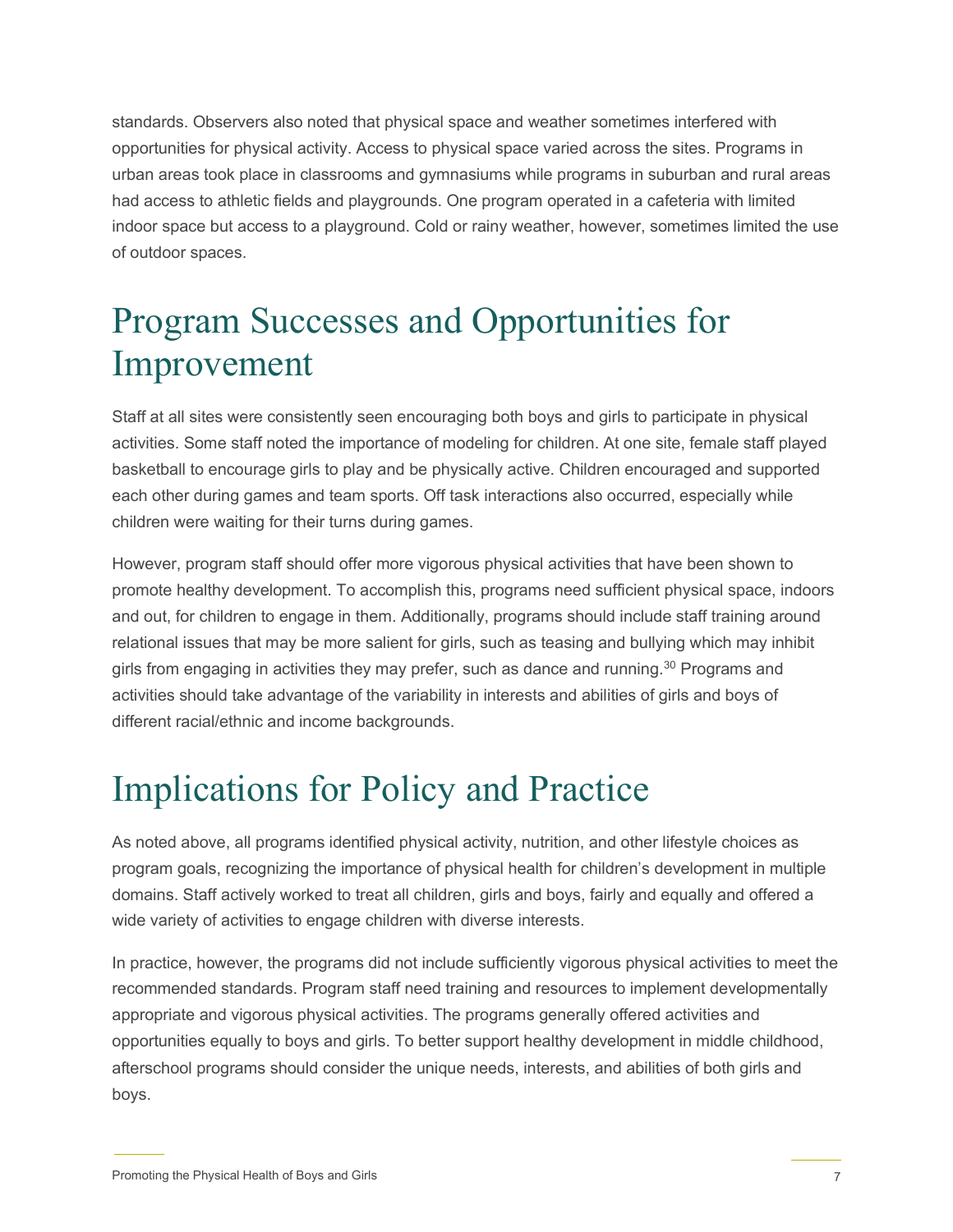### <span id="page-7-16"></span>References

<span id="page-7-0"></span><sup>1</sup> Hales, C. M., Carroll, M. D., Fryar, C. D., & Ogden, C. L. (2017). Prevalence of obesity among adults and youth: United States, 2015-2016. *National Center for Health Statistics Data Brief, 288*, 1- 8.

<span id="page-7-17"></span><span id="page-7-1"></span><sup>2</sup> Ogden, C. L., & Carroll, M. D. (2010). Prevalence of obesity among children and adolescents: United States, trends 1963–1965 through 2007–2008. *Health E-Stat*. Retrieved from [http://www.cdc.gov/nchs/data/hestat/obesity\\_child\\_07\\_08/obesity\\_child\\_07\\_08.htm](http://www.cdc.gov/nchs/data/hestat/obesity_child_07_08/obesity_child_07_08.htm) 

<span id="page-7-2"></span><sup>3</sup> Sahoo, K., Sahoo, B., Choudhury, A. K., Sofi, N. Y., Kumar, R., & Bhadoria, A. S. (2015). Childhood obesity: Causes and consequences. *Journal of Family Medicine and Primary Care, 4*, 187–192.

<span id="page-7-19"></span><span id="page-7-18"></span><span id="page-7-3"></span><sup>4</sup> Shonkoff, J. P. (1984). The biological substrate and physical health in middle childhood. In W. Andrew Collins (Ed), *Development in Middle Childhood*, pp. 24-69. Washington, D.C.: National Academy Press

<span id="page-7-20"></span><span id="page-7-4"></span><sup>5</sup> Daniels, S. R., Greer, F. R., & the Committee on Nutrition (2008). Lipid screening and cardiovascular health in childhood. *Pediatrics, 122*, 198-208.

<span id="page-7-21"></span><span id="page-7-5"></span><sup>6</sup> Weihrauch-Blüher, S., Kromeyer-Hauschild, K., Graf, C., Widhalm, K., Korsten-Reck, U., Jödicke, B., Markert, J, Müller, M, Moss, A., Wabitsch, M. & Wiegand, S. (2018). Current guidelines for obesity prevention in childhood and adolescence. *Obesity Facts, 11*, 263–276.

<span id="page-7-22"></span><span id="page-7-6"></span><sup>7</sup> Hillman, C. H., Pontifex, M. B., Castelli, D. M., Khan, N. A., Raine, L. B., Scudder, M. R., Drolette, E. S., Moore, R. D., Wu, C. T., & Kamijo, K. (2014). Effects of the FITKids randomized controlled trial on executive control and brain function. *Pediatrics, 134*, e1036-e1071.

<span id="page-7-23"></span><span id="page-7-7"></span><sup>8</sup> National Center for Health Statistics. (2012) *Healthy People 2010 Final Review*. Hyattsville, MD.

<span id="page-7-8"></span><sup>9</sup> Heidari, S., Babor, T.F., De Castro, P. Tort, S., & Curno, J. (2016). Sex and gender equity in research: Rationale for the SAGER guidelines and recommended use. *Research Integrity and Peer Review, 1*, 1-9.

<span id="page-7-24"></span><span id="page-7-9"></span><sup>10</sup> Sweeting, H. N. (2008). Gendered dimensions of obesity in childhood and adolescence. *Nutrition Journal*, *7*, 1-14.

<span id="page-7-25"></span><span id="page-7-10"></span><sup>11</sup> Hales, C. M., Carroll, M. D., Fryar, C. D., & Ogden, C. L. (2017). Prevalence of obesity among adults and youth: United States, 2015-2016. *National Center for Health Statistics Data Brief, 288*, 1- 8.

<span id="page-7-26"></span><span id="page-7-11"></span><sup>12</sup> Wardle, J., & Cooke, L. (2005). The impact of obesity on psychological well-being. *Best Practice & Research Clinical Endocrinology & Metabolism*, *19*, 421-440.

<span id="page-7-12"></span><sup>13</sup> Boyle, D. E., Marshall, N. L., & Robeson, W. W. (2003). Gender at play: Fourth-grade girls and boys on the playground. *American Behavioral Scientist, 46*, 1326-1345.

<span id="page-7-27"></span><span id="page-7-13"></span><sup>14</sup> Telford, R. M., Telford, R. D., Olive, L. S., Cochrane, T., & Davey, R. (2016). Why are girls less physically active than boys? Findings from the LOOK longitudinal study. *PloS one, 11*, e0150041.

<span id="page-7-14"></span><sup>15</sup> Sweeting, H. N. (2008). Gendered dimensions of obesity in childhood and adolescence. *Nutrition Journal*, *7*, 1-14.

<span id="page-7-15"></span><sup>16</sup> Scraton, S. J. (2017). Images of femininity and the teaching of girls' physical education. In J. Evans (Ed), *Physical Education, Sport and Schooling*, pp. 71-94. London: Routledge.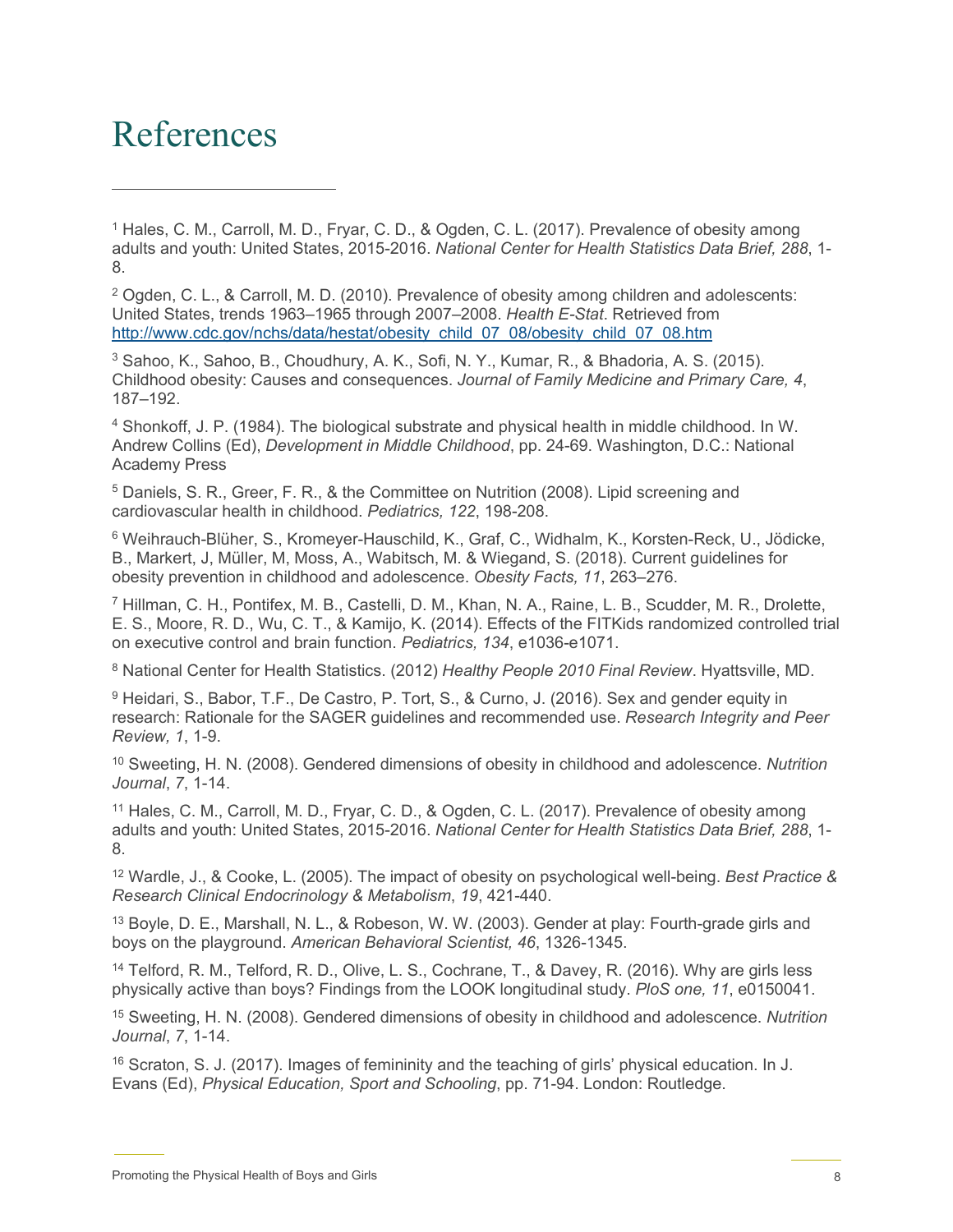<sup>17</sup> de Heer, H. D., Koehly, L., Pederson, R., & Morera, O. (2011). Effectiveness and spillover of an after-school health promotion program for Hispanic elementary school children. *American Journal of Public Health, 101*, 1907-1913.

<sup>18</sup> Beets, M. W., Weaver, R. G., Turner-McGrievy, G., Huberty, J., Ward, D. S., Pate, R. R., Freedman, D., Hutto, B., Moore, J. B., Bottai, M., Chandler, J., Brazendale, K, & Beighle, A. (2016). Physical activity outcomes in afterschool programs: A group randomized control trial. *Preventive Medicine,* 90, 207-215.

<sup>19</sup> London, R. A., & Gurantz, O. (2013). Afterschool program participation, youth physical fitness, and overweight. *American Journal of Preventive Medicine, 44*, S200-S207.

 $20$  Bohnert, A. M., & Ward, A. K. (2013). Making a difference: Evaluating the Girls in the Game (GIG) after-school program. *The Journal of Early Adolescence, 33*, 104-130.

<sup>21</sup> DeBate, R. D., & Thompson, S. H. (2005). Girls on the Run: Improvements in self-esteem, body size satisfaction and eating attitudes/behaviors. *Eating and Weight Disorders, 10*, 25-32.

<sup>22</sup> Telford, R. M., Telford, R. D., Olive, L. S., Cochrane, T., & Davey, R. (2016). Why are girls less physically active than boys? Findings from the LOOK longitudinal study. *PloS one, 11*, e0150041.

<sup>23</sup> Dzewaltowski, D. A., & Rosenkranz, R. R. (2014). Youth development: An approach for physical activity behavioral science. *Kinesiology Review, 3*, 92-100

<sup>24</sup> Weiss, M. R., Kipp, L. E., & Bolter, N. D. (2012). Training for life: Optimizing positive youth development through sport and physical activity. *The Oxford Handbook of Sport and Performance Psychology*, 448-475.

<sup>25</sup> Zarrett, N., Sorensen, C., & Skiles-Cook, B. (2015). Physical and social-motivational contextual correlates of youth physical activity in underserved afterschool programs. *Health Education and Behavior*, 1-12.

<sup>26</sup> Hillman, C. H., Pontifex, M. B., Castelli, D. M., Khan, N. A., Raine, L. B., Scudder, M. R., Drolette, E. S., Moore, R. D., Wu, C. T., & Kamijo, K. (2014). Effects of the FITKids randomized controlled trial on executive control and brain function. *Pediatrics, 134*, e1036-e1071.

<sup>27</sup> Annesi, J. J., Smith, A. E., Walsh, S. M., Mareno, N., & Smith, K. R. (2016). Effects of an afterschool care-administered physical activity and nutrition protocol on body mass index, fitness levels, and targeted psychological factors in 5- to 8-year-olds. *Translational Behavioral Medicine, 6*, 347- 357.

<sup>28</sup> Messiah, S. E., Diego, A., Kardys, J., Kirwin, K., Hanson, E., Nottage, R., Ramirez, S. & Arheart, K. L. (2015). Effect of a park-based after-school program on participant obesity-related health outcomes. *American Journal of Health Promotion, 29*, 217-225.

<sup>29</sup> Zarrett, N., Sorensen, C., & Cook, B. S. (2015). Physical and social-motivational contextual correlates of youth physical activity in under-resourced afterschool programs. *Health Education & Behavior, 42*, 518-529.

<sup>30</sup> Zarrett, N., Sorensen, C., & Skiles-Cook, B. (2015). Physical and social-motivational contextual correlates of youth physical activity in underserved afterschool programs. *Health Education and Behavior*, 1-12.